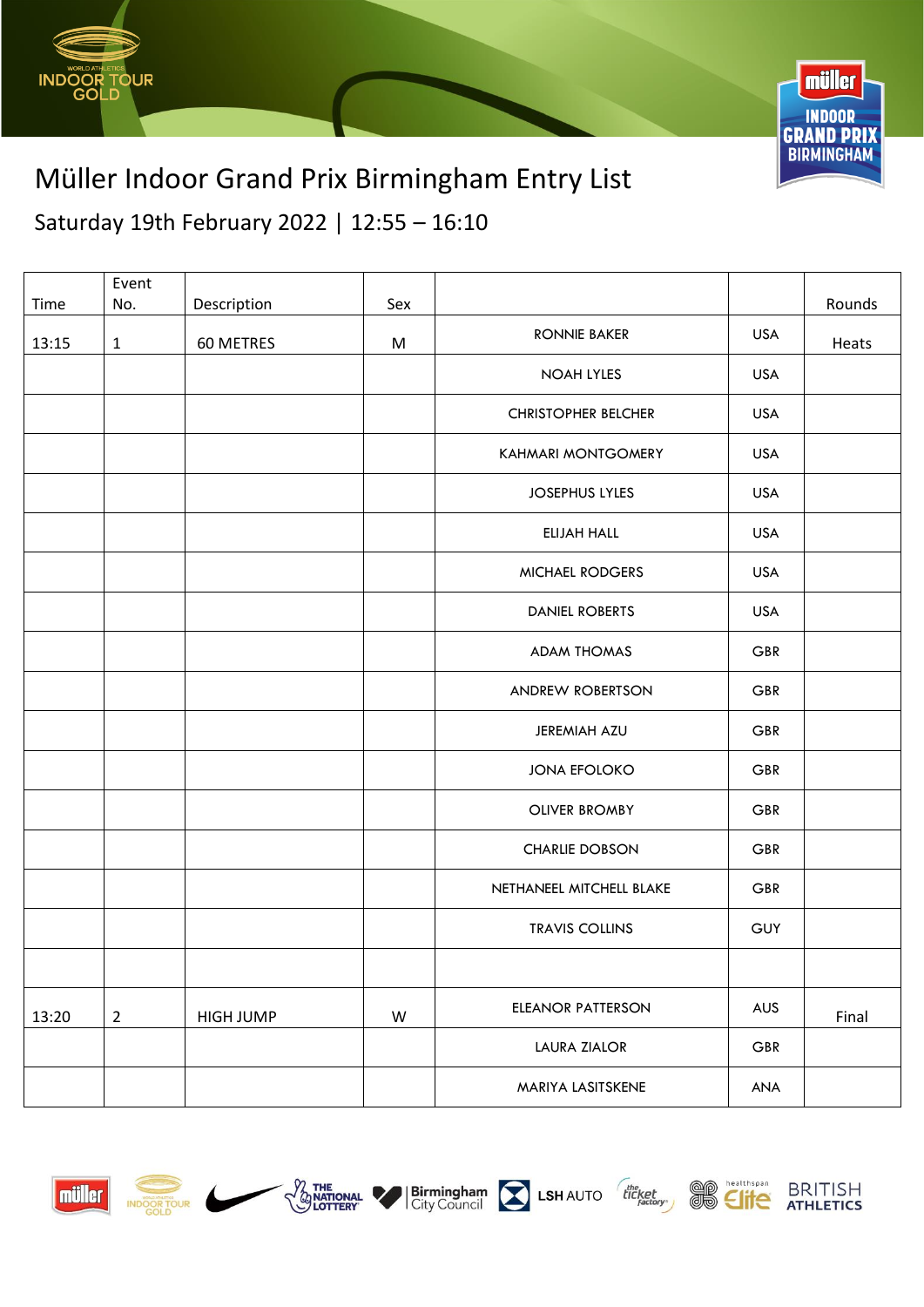



|       |   |               |   |                              | ∽          | ∼.    |
|-------|---|---------------|---|------------------------------|------------|-------|
|       |   |               |   | MARIJA VUKOVIC               | <b>MNE</b> |       |
|       |   |               |   | MARITHE-THERESE ENGONDO      | SUI        |       |
|       |   |               |   | MIRELA DEMIREVA              | <b>BUL</b> |       |
|       |   |               |   | <b>EMILY BORTHWICK</b>       | <b>GBR</b> |       |
|       |   |               |   | <b>IMKE ONNEN</b>            | <b>GER</b> |       |
| 13:25 | 3 | 60 METRES     | M |                              |            | Heats |
| 13:35 | 4 | 60 METRES DIS | W | <b>SOPHIE HAHN</b>           | GBR        | Final |
|       |   |               |   | <b>ALI SMITH</b>             | GBR        |       |
|       |   |               |   | HETTY BARTLETT               | GBR        |       |
|       |   |               |   | MADDIE DOWN                  | GBR        |       |
|       |   |               |   | <b>FAYE OLSZOWKA</b>         | GBR        |       |
|       |   |               |   | <b>ESME O'CONNELL</b>        | GBR        |       |
|       |   |               |   | <b>SIMRAN KAUR</b>           | <b>GBR</b> |       |
|       |   |               |   | EVE WALSH-DANN               | GBR        |       |
|       |   |               |   |                              |            |       |
| 13:45 | 5 | 60 METRES DIS | M | <b>OLA ABIDOGUN</b>          | GBR        | Final |
|       |   |               |   | <b>EMMANUEL OYINBO COKER</b> | GBR        |       |
|       |   |               |   | ZAC SHAW                     | GBR        |       |
|       |   |               |   | <b>THOMAS YOUNG</b>          | GBR        |       |
|       |   |               |   | SEGUN SAMUEL                 | GBR        |       |
|       |   |               |   | <b>ROSS PATERSON</b>         | GBR        |       |
|       |   |               |   | <b>KEVIN SANTOS</b>          | GBR        |       |
|       |   |               |   |                              |            |       |
|       |   |               |   |                              |            |       |







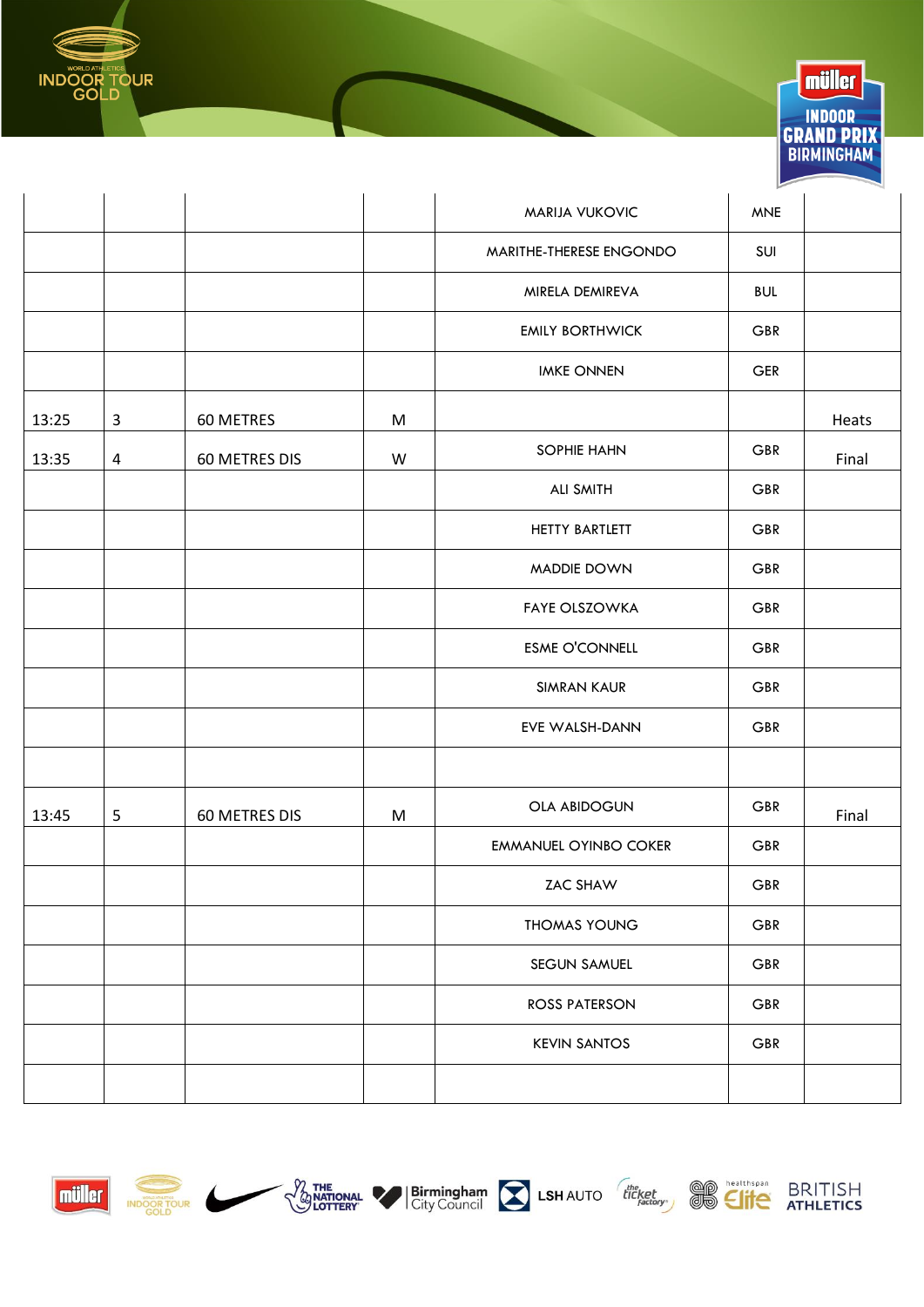



|       |                |             |   |                         | $\sim$     | $\overline{\phantom{0}}$ |
|-------|----------------|-------------|---|-------------------------|------------|--------------------------|
| 13:55 | 6              | POLE VAULT  | M | MONDO DUPLANTIS         | SWE        | Final                    |
|       |                |             |   | <b>HARRY COPPELL</b>    | GBR        |                          |
|       |                |             |   | <b>BEN BROEDERS</b>     | <b>BEL</b> |                          |
|       |                |             |   | <b>THIAGO BRAZ</b>      | <b>BRA</b> |                          |
|       |                |             |   | <b>RUTGER KOPPELAAR</b> | <b>NED</b> |                          |
|       |                |             |   | <b>COLE WALSH</b>       | <b>USA</b> |                          |
|       |                |             |   | NATE RICHARTZ           | <b>USA</b> |                          |
|       |                |             |   | <b>CHARLIE MYERS</b>    | <b>GBR</b> |                          |
|       |                |             |   |                         |            |                          |
| 14:05 | $\overline{7}$ | 1000 METRES | W | JEMMA REEKIE            | GBR        | Final                    |
|       |                |             |   | FEDERICA DEL BUONO      | <b>ITA</b> |                          |
|       |                |             |   | <b>ESTHER GUERRERO</b>  | <b>ESP</b> |                          |
|       |                |             |   | <b>ISABELLE BOFFEY</b>  | GBR        |                          |
|       |                |             |   | ANGELIKA CICHOCKA       | POL        |                          |
|       |                |             |   | <b>GAIA SABBATINI</b>   | <b>ITA</b> |                          |
|       |                |             |   | <b>GEORGIE HARTIGAN</b> | IRL        |                          |
|       |                |             |   | <b>KATHARINA TROST</b>  | GER        |                          |
|       |                |             |   | <b>JACKIE BAUMANN</b>   | GER        |                          |
|       |                |             |   |                         |            |                          |
| 14:15 | 8              | 400 METRES  | M | PATRIK SORM             | <b>CZE</b> | Final                    |
|       |                |             |   | LIEMARVIN BONEVACIA     | <b>NED</b> |                          |
|       |                |             |   | KAHMARI MONTGOMERY      | <b>USA</b> |                          |
|       |                |             |   | <b>CARL BENGTSTROM</b>  | SWE        |                          |
|       |                |             |   |                         |            |                          |







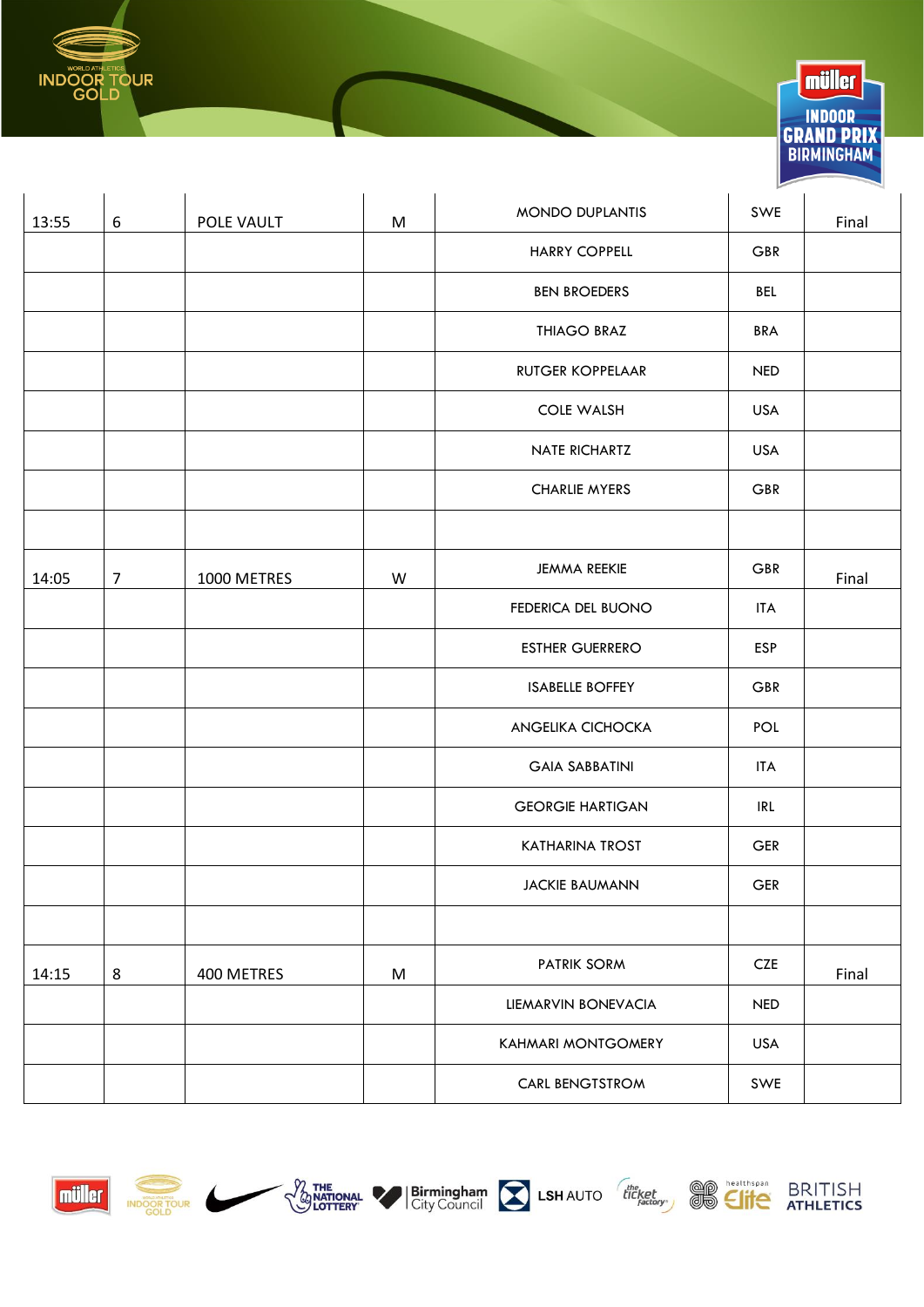



|       |    |            |           |                           | ∽          | ∼.    |
|-------|----|------------|-----------|---------------------------|------------|-------|
|       |    |            |           | PAVEL MASLAK              | <b>CZE</b> |       |
|       |    |            |           | <b>EDWARD FAULDS</b>      | <b>GBR</b> |       |
|       |    |            |           |                           |            |       |
| 14:25 | 9  | 800 METRES | M         | <b>ELLIOT GILES</b>       | <b>GBR</b> | Final |
|       |    |            |           | <b>MARC REUTHER</b>       | <b>GER</b> |       |
|       |    |            |           | <b>MARCIN LEWANDOWSKI</b> | <b>POL</b> |       |
|       |    |            |           | ALVARO DE ARRIBA          | ESP        |       |
|       |    |            |           | <b>COLLINS KIPRUTO</b>    | <b>KEN</b> |       |
|       |    |            |           | ADAM KSZCZOT              | <b>POL</b> |       |
|       |    |            |           | SAUL ORDONEZ              | ESP        |       |
|       |    |            |           | <b>GUY LEARMONTH</b>      | <b>GBR</b> |       |
|       |    |            |           | ERIK SOWINSKI             | <b>USA</b> |       |
|       |    |            |           |                           |            |       |
| 14:35 | 10 | 60 METRES  | W         | ELAINE THOMPSON-HERAH     | <b>JAM</b> | Final |
|       |    |            |           | AMY HUNT                  | <b>GBR</b> |       |
|       |    |            |           | MUJINGA KAMBUNDJI         | SUI        |       |
|       |    |            |           | MOLLY SCOTT               | IRL        |       |
|       |    |            |           | MARIA ISABEL PEREZ        | ESP        |       |
|       |    |            |           | DARYLL NEITA              | GBR        |       |
|       |    |            |           | <b>ASHA PHILIP</b>        | GBR        |       |
|       |    |            |           | DESTINY SMITH-BARNETT     | <b>USA</b> |       |
|       |    |            |           |                           |            |       |
| 14:45 | 11 | 60 METRES  | ${\sf M}$ |                           |            | Final |







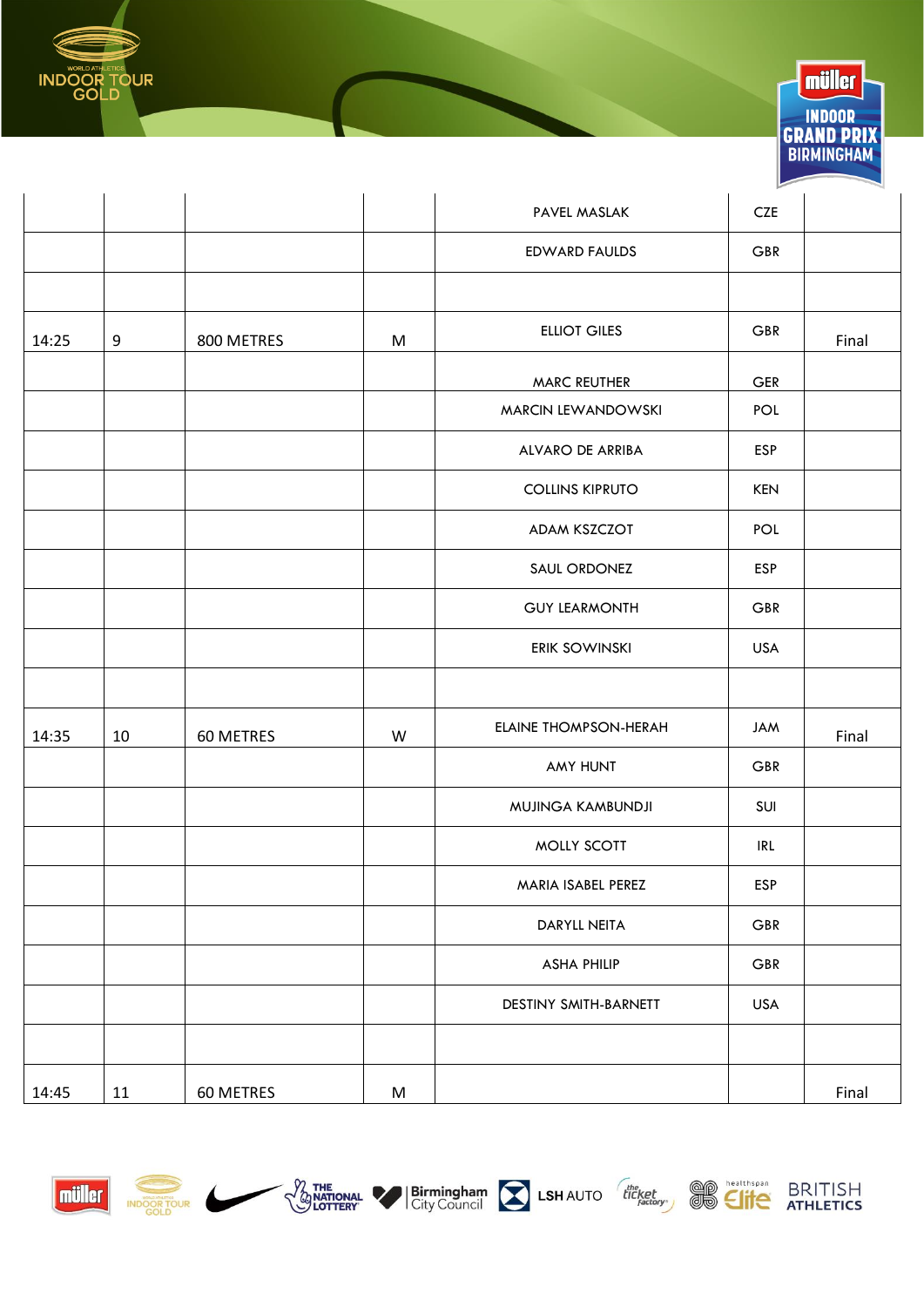



|       |    |                          |             |                           | ∽          | ∼.    |
|-------|----|--------------------------|-------------|---------------------------|------------|-------|
|       |    |                          |             |                           |            |       |
| 14:51 | 12 | LONG JUMP                | W           | <b>ABIGAIL IROZURU</b>    | <b>GBR</b> | Final |
|       |    |                          |             | JAZMIN SAWYERS            | <b>GBR</b> |       |
|       |    |                          |             | <b>KHADDI SAGNIA</b>      | SWE        |       |
|       |    |                          |             | MARYNA BEKH-ROMANCHUK     | <b>UKR</b> |       |
|       |    |                          |             | PETRA FARKAS              | <b>HUN</b> |       |
|       |    |                          |             | <b>QUANESHA BURKS</b>     | <b>USA</b> |       |
|       |    |                          |             | <b>IVANA VULETA</b>       | SRB        |       |
|       |    |                          |             | <b>LORRAINE UGEN</b>      | <b>GBR</b> |       |
|       |    |                          |             |                           |            |       |
| 14:55 | 13 | 1500 METRES              | W           | REVEE WALCOTT-NOLAN       | <b>GBR</b> | Final |
|       |    |                          |             | <b>KRISTIINA MAKI</b>     | <b>CZE</b> |       |
|       |    |                          |             | MARTA PEREZ               | ESP        |       |
|       |    |                          |             | <b>AURORE FLEURY</b>      | <b>FRA</b> |       |
|       |    |                          |             | <b>CLAUDIA BOBOCEA</b>    | <b>ROU</b> |       |
|       |    |                          |             | LINDEN HALL               | <b>USA</b> |       |
|       |    |                          |             | SARAH HEALY               | IRL        |       |
|       |    |                          |             | <b>HOLLY ARCHER</b>       | <b>GBR</b> |       |
|       |    |                          |             | <b>AMY-ELOISE MARKOVC</b> | GBR        |       |
|       |    |                          |             | ERIN WALLACE              | GBR        |       |
|       |    |                          | <b>PACE</b> | <b>ANNA FERENCZ</b>       | <b>HUN</b> |       |
|       |    |                          |             |                           |            |       |
| 15:10 | 14 | <b>60 METRES HURDLES</b> | M           | <b>GRANT HOLLOWAY</b>     | <b>USA</b> | Final |
|       |    |                          |             |                           |            |       |







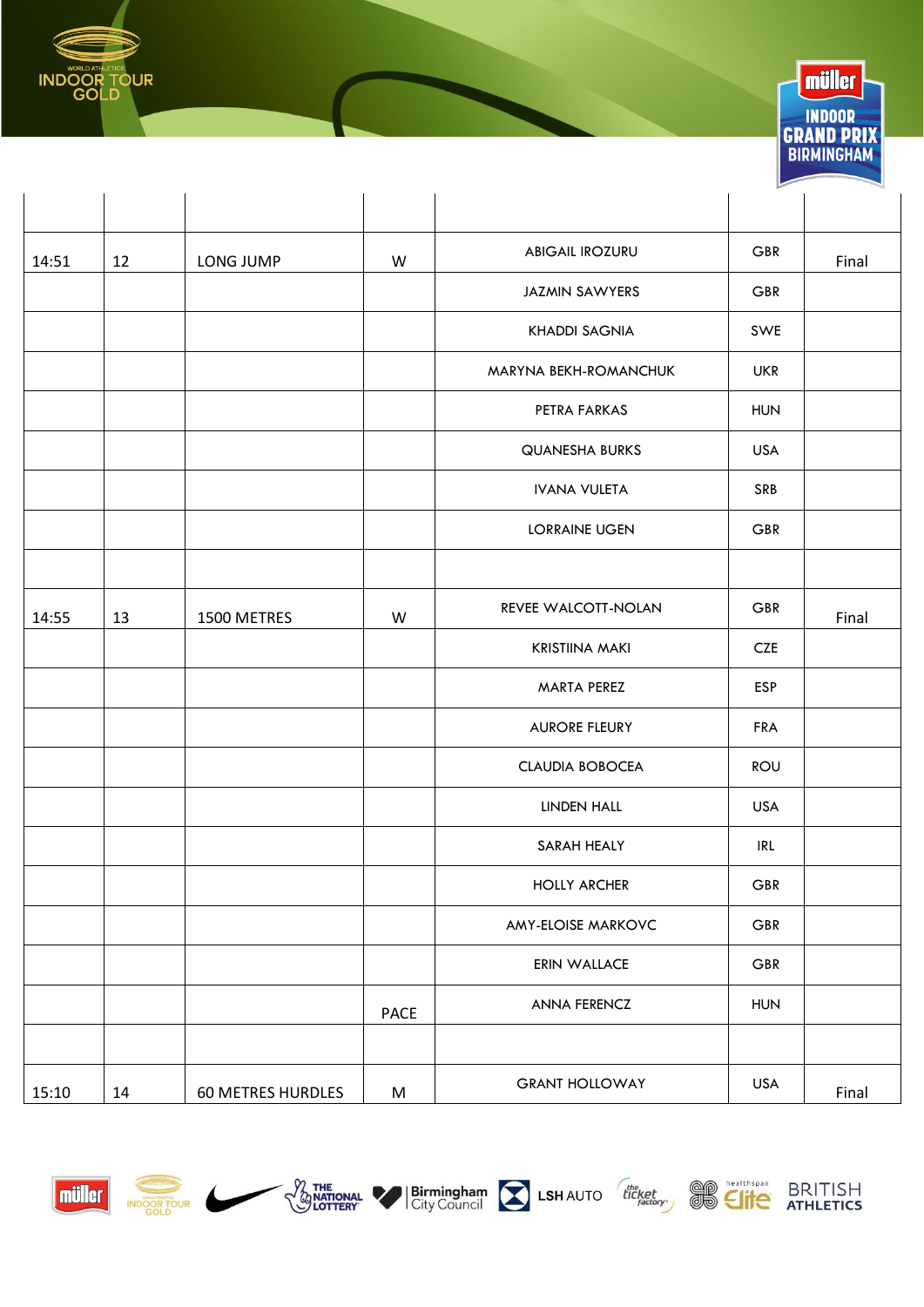

|       |    |                          |           |                             | $\sim$     | ∼     |
|-------|----|--------------------------|-----------|-----------------------------|------------|-------|
|       |    |                          |           | <b>ANDREW POZZI</b>         | <b>GBR</b> |       |
|       |    |                          |           | ORLANDO ORTEGA              | ESP        |       |
|       |    |                          |           | YAQOUB ALYOUHA              | <b>KUW</b> |       |
|       |    |                          |           | <b>JARRET EATON</b>         | <b>USA</b> |       |
|       |    |                          |           | <b>RONALD LEVY</b>          | JAM        |       |
|       |    |                          |           | <b>DAVID KING</b>           | <b>GBR</b> |       |
|       |    |                          |           | <b>JAKUB SZYMANSKI</b>      | POL        |       |
|       |    |                          |           |                             |            |       |
| 15:20 | 15 | <b>60 METRES HURDLES</b> | W         | <b>KLAUDIA WOJTUNIK</b>     | POL        | Final |
|       |    |                          |           | <b>ZOE SEDNEY</b>           | <b>NED</b> |       |
|       |    |                          |           | DITAJI KAMBUNDJI            | SUI        |       |
|       |    |                          |           | <b>SARAH LAVIN</b>          | IRL        |       |
|       |    |                          |           | <b>GRETA KEREKES</b>        | <b>HUN</b> |       |
|       |    |                          |           | LUMINOSA BOGLIOLO           | <b>ITA</b> |       |
|       |    |                          |           | <b>HOLLY MILLS</b>          | <b>GBR</b> |       |
|       |    |                          |           | MATHILDE HELTBECH STEENBERG | <b>DEN</b> |       |
|       |    |                          |           |                             |            |       |
| 15:30 | 16 | 400 METRES               | ${\sf W}$ | JUSTYNA SWIETY-ERSETIC      | POL        | Final |
|       |    |                          |           | RONEISHA MCGREGOR           | JAM        |       |
|       |    |                          |           | LIEKE KLAVER                | <b>NED</b> |       |
|       |    |                          |           | STEPHENIE ANN MCPHERSON     | <b>JAM</b> |       |
|       |    |                          |           | <b>JANIEVE RUSSELL</b>      | JAM        |       |
|       |    |                          |           | <b>JESSIE KNIGHT</b>        | GBR        |       |
|       |    |                          |           |                             |            |       |



**INDOOR TOUR** 













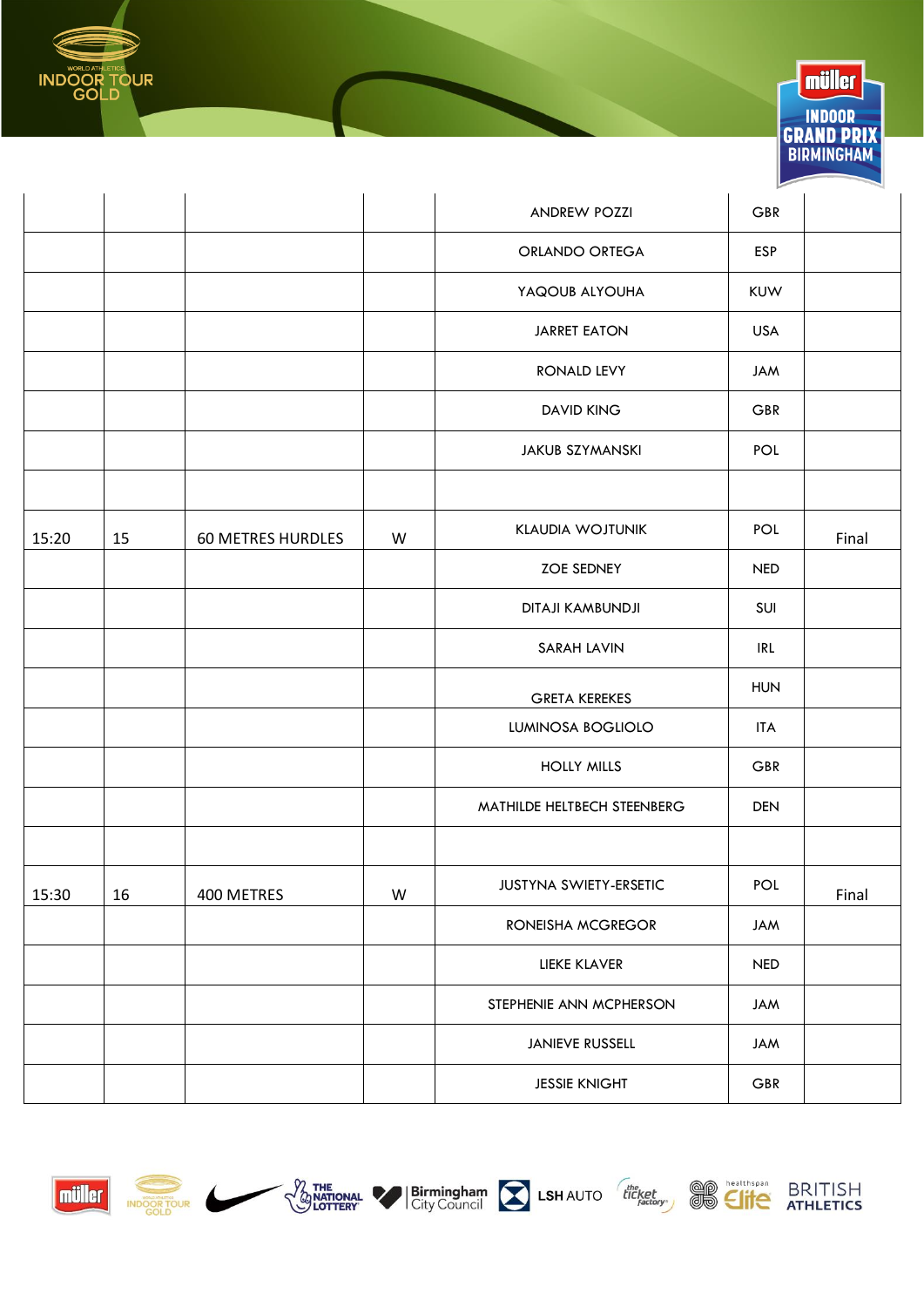



|       |    |             |   |                              | ∽           | ∼.    |
|-------|----|-------------|---|------------------------------|-------------|-------|
|       |    |             |   |                              |             |       |
| 15:40 | 17 | 1500 METRES | M | PIERS COPELAND               | <b>GBR</b>  |       |
|       |    |             |   | ADEL MECHAAL                 | ESP         |       |
|       |    |             |   | MICHAL ROZMYS                | POL         |       |
|       |    |             |   | <b>CHARLES GRETHEN</b>       | LUX         |       |
|       |    |             |   | <b>ABEL KIPSANG</b>          | <b>KEN</b>  |       |
|       |    |             |   | <b>ARCHIE DAVIS</b>          | <b>GBR</b>  |       |
|       |    |             |   | <b>CHARLIE DA'VALL GRICE</b> | <b>GBR</b>  |       |
|       |    |             |   | ANDREW COSCORAN              | IRL         |       |
|       |    |             |   | <b>NEIL GOURLEY</b>          | <b>GBR</b>  |       |
|       |    |             |   | <b>GEORGE MILLS</b>          | <b>GBR</b>  |       |
|       |    |             |   | ABDIRAHMAN SAEED HASSAN      | QAT         |       |
|       |    |             |   | <b>JAKE WIGHTMAN</b>         | <b>GBR</b>  |       |
|       |    |             |   | <b>ROBERT FARKEN</b>         | <b>GER</b>  |       |
|       |    |             |   | ERIK SOWINSKI                | <b>USA</b>  |       |
|       |    |             |   |                              |             |       |
| 15:54 | 18 | 800 METRES  | W | <b>KEELY HODGKINSON</b>      | <b>GBR</b>  | Final |
|       |    |             |   | ADELLE TRACEY                | <b>GBR</b>  |       |
|       |    |             |   | <b>JENNY SELMAN</b>          | GBR         |       |
|       |    |             |   | NATOYA GOULE                 | JAM         |       |
|       |    |             |   | HEDDA HYNNE                  | <b>NOR</b>  |       |
|       |    |             |   | <b>CATRIONA BISSET</b>       | AUS         |       |
|       |    |             |   | <b>CINTHIA ANAIS</b>         | ${\sf FRA}$ |       |